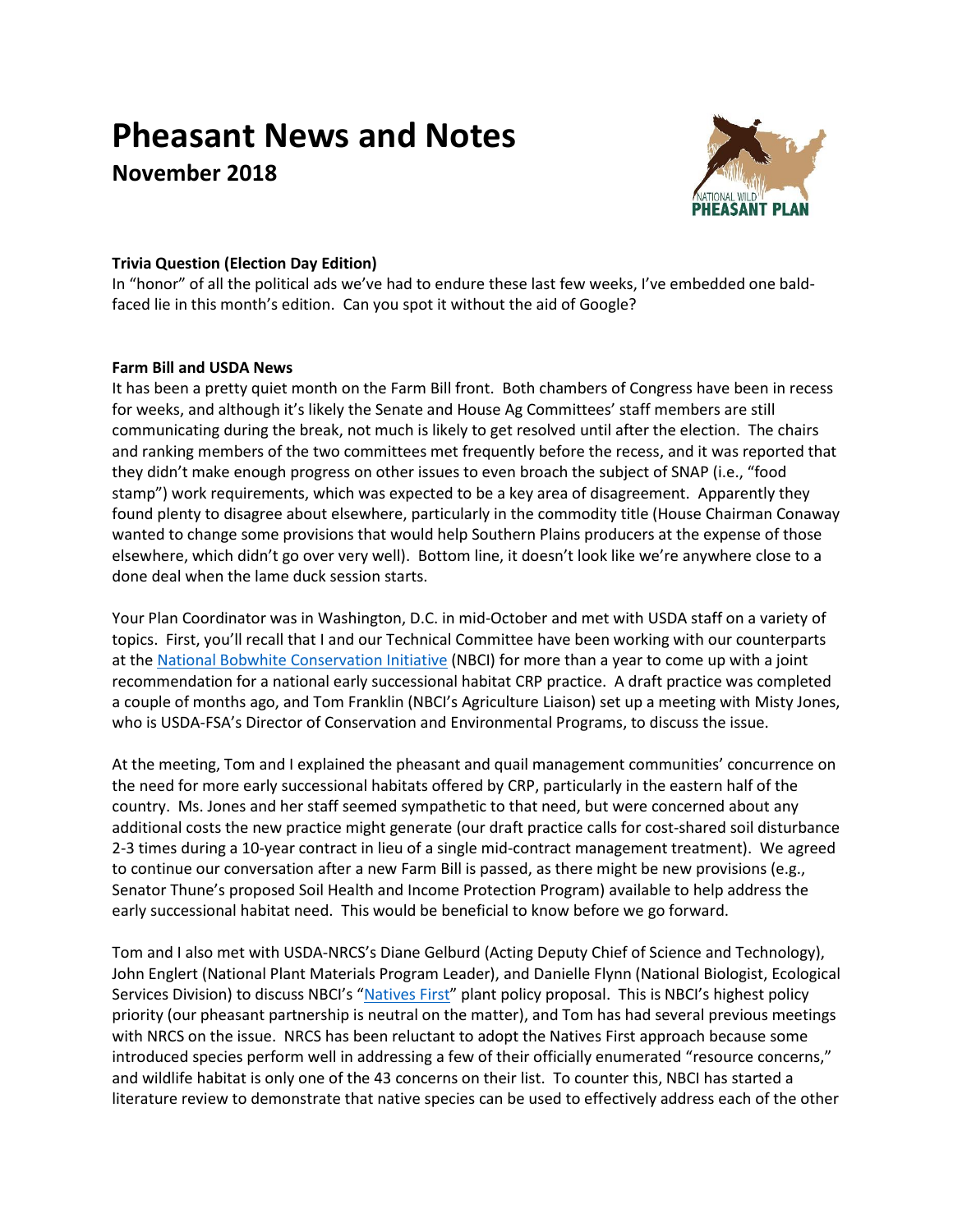listed concerns. The NRCS folks agreed to put some training materials on native grass establishment and management developed by NBCI on their Science and Technology Training Library website, and also to continue to work with NBCI on the issue.

Finally, I met with Rich Iovanna, the economist with FSA who is interested in helping fund our multi-Joint Venture pheasant habitat modeling project, and we discussed the draft proposal and budget I and the JVs put together. Rich is still very interested in helping fund the project, but we'll need to make some budget adjustments before he can pull the trigger. I'll be working with the JVs and others over the next few weeks to get us over the hump.

A big thanks to Tom Franklin for setting up several of the meetings (all on the same day no less, which reduced travel costs) and inviting the pheasant partnership to participate. No doubt we'll get more of what we want by presenting a united front as an upland game bird conservation community, and it's good to have NBCI as such a solid partner in that effort.

#### **Notes from Around the Pheasant Range**

Happily, pheasant season is now open in a number of northern states. I've only seen [one report](https://www.kdlt.com/2017/10/27/hunter-shot-nose/) of a pheasant hunting accident so far, and hopefully that will be the last of them. Travis Runia (Technical Committee, South Dakota GF&P) said hunting reports from the opening weekend were good despite a lot of crops still standing. The bad news is their nonresident hunting permit numbers are running about even with last year despite much improved populations and a rosier forecast. This is atypical because historically, their nonresidents have responded quickly to news of improved bird numbers. Similarly, Nicole Davros (Technical Committee, Minnesota DNR) said their pheasant stamp sales are slightly behind last year's pace despite a favorable fall hunting forecast. If this pattern holds, it doesn't bode well for flattening out the national decline in pheasant hunter participation anytime soon.

Speaking of the Gopher State, a team affiliated with the University of Minnesota has come up with an interesting approach to identify the relative value of land parcels in meeting several wildlife (including pheasant), soil, water, and recreation objectives simultaneously (their primary documentation i[s here,](https://z.umn.edu/pebat-final-report) but they've also made a more detailed [description](https://mnnaturalresourceatlas.org/metadata/risk_of_change_metric.pdf) available, as well as an online benefit estimation [tool\)](http://pebat.umn.edu/). It's intended for prioritizing parcels for enrollment in conservation easements, but could also serve as a model approach for any conservation organization (say, USDA-FSA) trying to spend its money (say, CRP funding) most efficiently in addressing a variety of competing resource concerns (say, soil, water, and wildlife objectives). I would envision the range-wide pheasant habitat model our partnership is pursuing as being a key input if a similar conservation delivery tool was developed nationally. I think it's only a matter of time before these multi-objective, model-based spatial prioritization approaches begin to assist policy decisions in a more prominent way, and it's in our best interest to be prepared if and when they do.

I recently came across [the results of a survey of upland game hunters](http://r3industry.com/index.php/2018/08/21/2018-national-upland-bird-hunting-survey/) performed for [Project Upland](https://www.projectupland.com/) by [Northwoods Collective.](http://r3industry.com/) The caveats first – it's not a scientific survey (e.g., the sampling frame is not random) and the omission of some basic details (e.g., no reporting of sample size) is frustrating. (You have to randomly read [another article](http://r3industry.com/index.php/2018/07/25/the-word-sport-in-hunting-2/) to find out their sample size was around 1,500, which is nothing to sneeze at). That said, it's an interesting read. One passage in the objectives caught my eye: "*The upland hunting community was chosen as the token focus of the survey due to the long-standing perception of elitism within this market and the exclusions felt by newcomers as a result of that perception.*" Really? Are upland game hunters perceived as elitists? I hadn't really heard that before,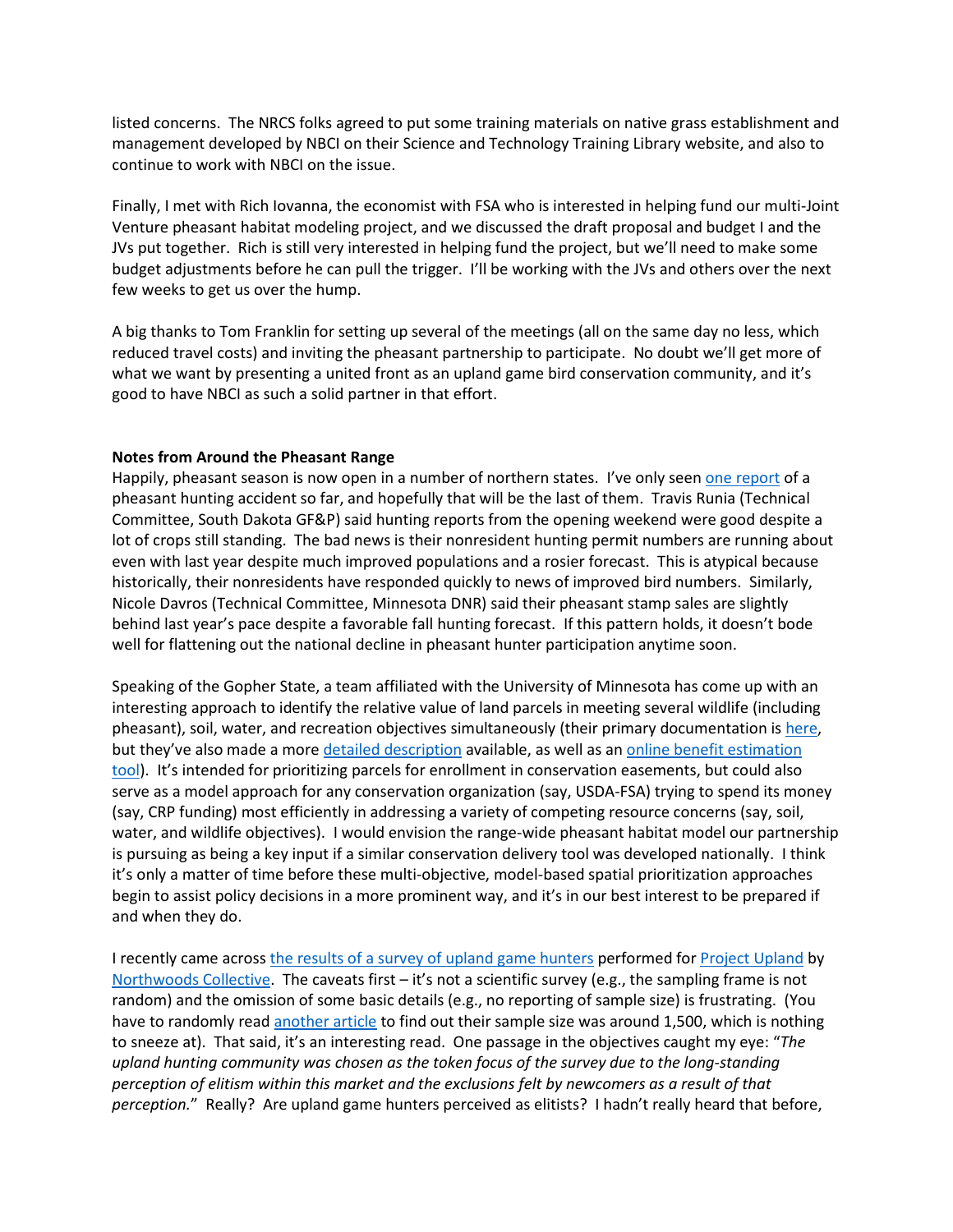but I don't have proof that it's false. I had the same reaction to several other statements the authors made in the Conclusion/Discussion section. Correct or not, it does make you think, and I applaud them for tackling the subject. See what *you* think.

Finally, I don't know how I missed this one, but October 14<sup>th</sup> was (and will be again, next year) National Roast Pheasant Day. According to the website that keeps track of such things, other holidays "related to" National Roast Pheasant Day include American Redneck Day, National Slap Your Irritating Co-Worker Day, and Dog Farting Awareness Day. Not sure what that says about those of us who enjoy a good roast pheasant, but please mark your calendars accordingly. Hardcore NRPD observers will of course want to spend next October 14<sup>th</sup> at Disneyland, where for \$15,000 you can enjoy a nice roast pheasant atop the Pirates of the Caribbean ride.

#### **Pheasants in the Media**

[Pheasant Country needs support to stay on rise](https://www.argusleader.com/story/sports/2018/10/03/pollmann-pheasant-country-needs-support-stay-rise/1225516002/) [Fence-sitting on Farm Bill puts conservation programs in limbo](https://www.publicnewsservice.org/2018-10-04/rural-farming/fence-sitting-on-farm-bill-puts-conservation-programs-in-limbo/a64205-1) [Splendor in Michigan grasslands](https://www.freep.com/story/sponsor-story/michigan-wildlife-council/2018/10/09/splendor-michigan-grasslands/1431169002/) [Pheasants Forever in North Dakota encourages women to sign](https://www.ammoland.com/2018/10/pheasants-forever-north-dakota-women-upland-hunting-ops/#axzz5Uh90iSt4) up for upland hunting opportunities [Pheasant hunters should be prepared to encounter grizzly bears](https://kbzk.com/news/outdoors/2018/10/07/pheasant-hunters-should-be-prepared-to-encounter-bears/) [Pheasant hunters asked to report Palmer amaranth weeds](https://www.usnews.com/news/best-states/north-dakota/articles/2018-10-05/pheasant-hunters-asked-to-report-palmer-amaranth-weeds) [Pheasant shooting is 'massive waste of life'](https://theecologist.org/2018/oct/01/pheasant-shooting-massive-waste-life-reports-marianne-brooker) [What happens when humans fall in love with an invasive species?](https://fivethirtyeight.com/features/what-happens-when-humans-fall-in-love-with-an-invasive-species/)

And this isn't new, but it's new to me…

*Mother Pheasant Plucker* [by Hank Green and the Perfect Strangers](https://www.youtube.com/watch?v=deCUnq63waI)

### **Recent Literature**

[Ashoori, A., A. Kafash, H. Varasteh Moradi, M. Yousefi, H. Kamyab, N. Behdarvand, and S. Mohammadi.](https://www.tandfonline.com/doi/full/10.1080/24750263.2018.1510994)  [2018. Habitat modeling of the common pheasant](https://www.tandfonline.com/doi/full/10.1080/24750263.2018.1510994) *Phasianus colchicus* (Galliformes: [Phasianidae\) in a highly modified landscape: application of species distribution models in the](https://www.tandfonline.com/doi/full/10.1080/24750263.2018.1510994)  [study of a poorly documented bird in Iran. The European Zoological Journal 85\(1\).](https://www.tandfonline.com/doi/full/10.1080/24750263.2018.1510994)

[Whiteside, M. A., J. O. van Horik, E. J. G. Langley, C. E. Beardsworth, and J. R. Madden. 2018. Size](https://www.ncbi.nlm.nih.gov/pmc/articles/PMC6166633/)  [dimorphism and sexual segregation in pheasants: tests of three competing hypotheses. PeerJ 6:](https://www.ncbi.nlm.nih.gov/pmc/articles/PMC6166633/)  [e5674.](https://www.ncbi.nlm.nih.gov/pmc/articles/PMC6166633/)

[Ertl, H. M., M. A. Mora, D. E. Boellstorff, D. Brightsmith, and K. Carson. 2018. Potential effects of](https://wildlife.onlinelibrary.wiley.com/doi/abs/10.1002/wsb.921)  [neonicotinoid insecticides on northern bobwhites. Wildlife Society Bulletin. \(Early e-version\)](https://wildlife.onlinelibrary.wiley.com/doi/abs/10.1002/wsb.921)

And the full citation of this one is now available; it's in the November issue: [Williamson, L. T., W. D. Walter, S. R. Klinger, and D. R. Diefenbach. 2018. Incorporating detection](https://wildlife.onlinelibrary.wiley.com/doi/abs/10.1002/jwmg.21545)  [probability to estimate pheasant density. Journal of Wildlife Management 82:1680-1688.](https://wildlife.onlinelibrary.wiley.com/doi/abs/10.1002/jwmg.21545)